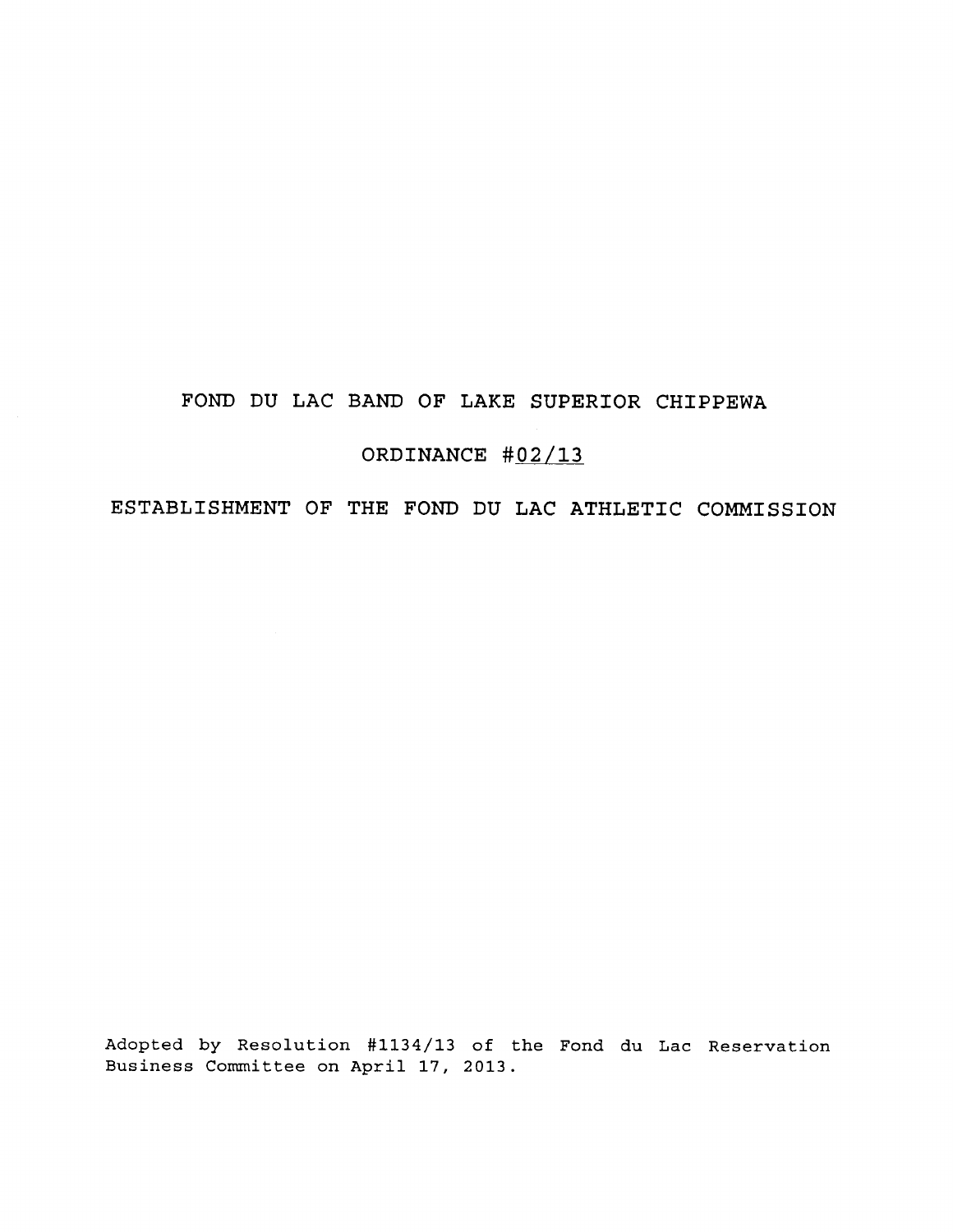# TABLE OF CONTENTS

## Page

 $\label{eq:2} \frac{1}{\sqrt{2}}\left(\frac{1}{\sqrt{2}}\right)^{2} \left(\frac{1}{\sqrt{2}}\right)^{2} \left(\frac{1}{\sqrt{2}}\right)^{2} \left(\frac{1}{\sqrt{2}}\right)^{2} \left(\frac{1}{\sqrt{2}}\right)^{2} \left(\frac{1}{\sqrt{2}}\right)^{2} \left(\frac{1}{\sqrt{2}}\right)^{2} \left(\frac{1}{\sqrt{2}}\right)^{2} \left(\frac{1}{\sqrt{2}}\right)^{2} \left(\frac{1}{\sqrt{2}}\right)^{2} \left(\frac{1}{\sqrt{2}}\right)^{2} \left(\frac{$ 

| CHAPTER 1            | AUTHORITY, PURPOSE AND SCOPE                            |               |
|----------------------|---------------------------------------------------------|---------------|
| CHAPTER <sub>2</sub> | DEFINITIONS AND INTERPRETATION                          | $\mathcal{L}$ |
| CHAPTER 3            | ESTABLISHMENT OF THE FOND DU LAC<br>ATHLETIC COMMISSION | $\mathcal{L}$ |
| CHAPTER 4            | AMENDMENT OR RESCISSION                                 | 5.            |
|                      | CERTIFICATION                                           | 5             |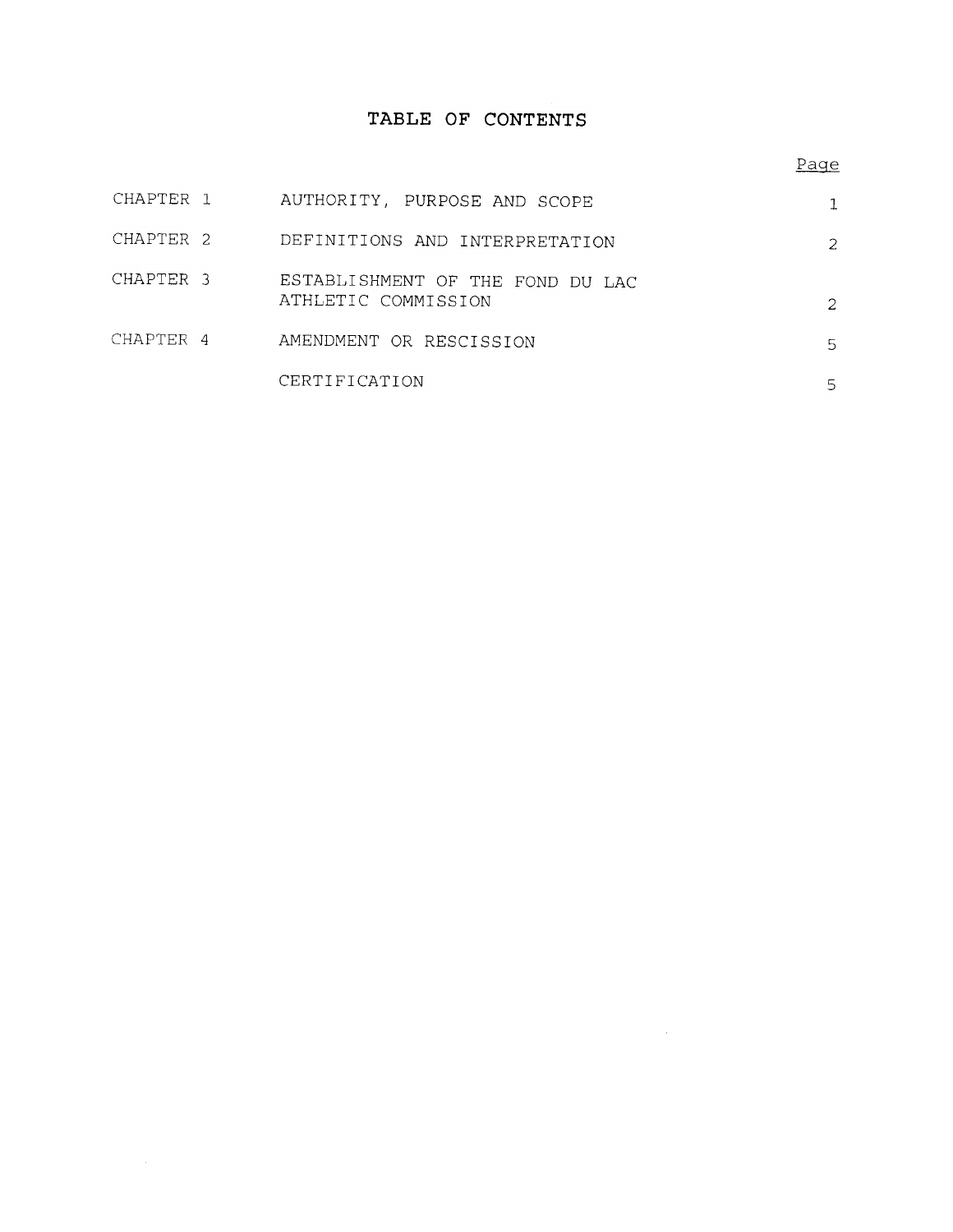### **FOND DU LAC BAND OF LAKE SUPERIOR CHIPPEWA**

### **ORDINANCE #02/13**

#### **ESTABLISHMENT OF THE FOND DU LAC ATHLETIC COMMISSION**

## **CHAPTER 1 AUTHORITY, PURPOSE AND SCOPE**

#### **Section 101 Authority**

This Ordinance is enacted by the Fond du Lac Reservation Business Committee pursuant to the inherent sovereign authority of the Fond du Lac Fond du Lac Band of Lake Superior Chippewa, as recognized under the Treaty of LaPointe, 10 Stat. 1109; Section 16 of the Indian Reorganization Act, 25 U.S.C. § 476; Article VI of the Revised Constitution of the Minnesota Chippewa Tribe; and under the common law of the United States.

### **Section 102 Findings and Purpose**

The Fond du Lac Reservation Business Committee finds that there is a need to regulate entertainment events involving boxing and martial arts performances on the Fond du Lac Reservation. Through enactment of Fond du Lac Ordinance #01/13, entitled "Regulations Applicable to Boxing and Martial Arts", the Reservation Business Committee adopted the substantive regulations to govern such events. The purpose of this Ordinance is to establish a regulatory agency to oversee the administration of Ordinance #01/13 and such other laws and regulations as are applicable to such events.

## **Section 103 Reservation of Rights**

The Reservation Business Committee reserves the right to amend or repeal all or any part of this Ordinance at any time. There shall be no vested private right of any kind created by this Ordinance. All the rights, privileges, or immunities conferred by this Ordinance or by acts done pursuant thereto shall exist subject to the powers of the Fond du Lac Band. Nothing in this Ordinance shall be construed to constitute a waiver of the sovereign immunity of the Fond du Lac Band or a consent to jurisdiction by any government or forum not expressly authorized to exercise jurisdiction under this Ordinance. This Ordinance does not create any right, cause of action or benefit enforceable at law or in equity by any individual, entity or party against the Fond du Lac Band, the FLDAC or its representatives.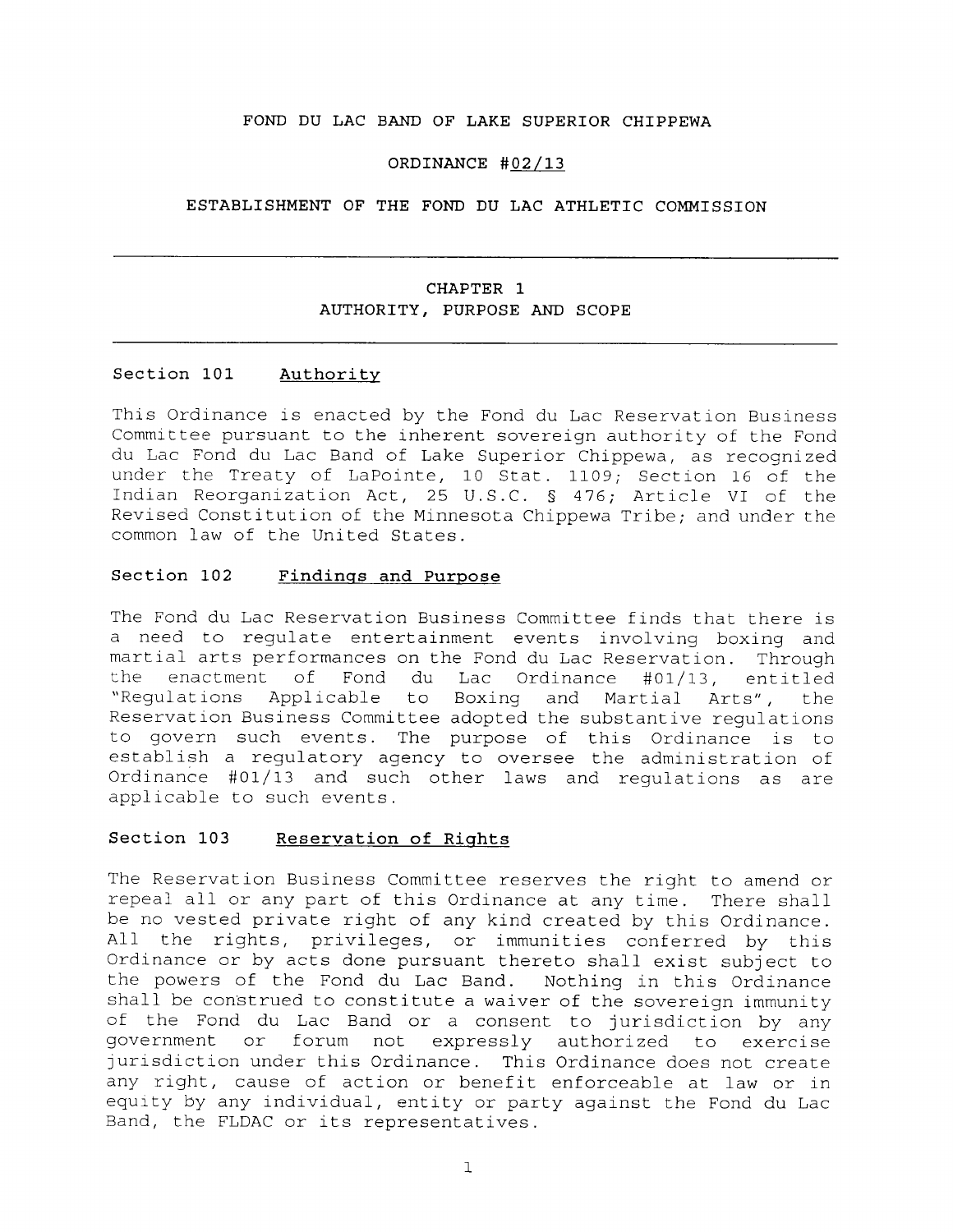## **CHAPTER 2 DEFINITIONS AND INTERPRETATION**

#### **Section 201 Definitions**

As used in this Ordinance, the words and terms defined in the Chapter shall have the following meanings, unless the context otherwise requires:

- **a. "Athletic Commission", "Commission"** or **"FDLAC"** means the Fond du Lac Band of Lake Superior Chippewa Athletic Commission, which is the regulatory body authorized to administer the provisions of this Ordinance, as appointed by the Reservation Business Committee.
- **b. "Fond du Lac Band of Lake Superior Chippewa"** means the federally recognized Indian tribe which occupies the Fond du Lac Reservation pursuant to the Treaty of LaPointe of September 30, 1854 (10 Stat. 1109).
- **c. Commission Director"** means the Director of the Fond du Lac Band of Lake Superior Chippewa Athletic Commission, as appointed by the Reservation Business Committee.
- **d. "Fond du Lac Reservation"** shall mean any land which is is within the exterior boundaries of the Fond du Lac Reservation or is otherwise held in trust by the United States for the beneficial use of the Fond du Lac Band or its members.
- **e. "Reservation Business Committee"** or **"RBC"** shall mean the elected governing body of the Fond du Lac Band of Lake Superior Chippewa.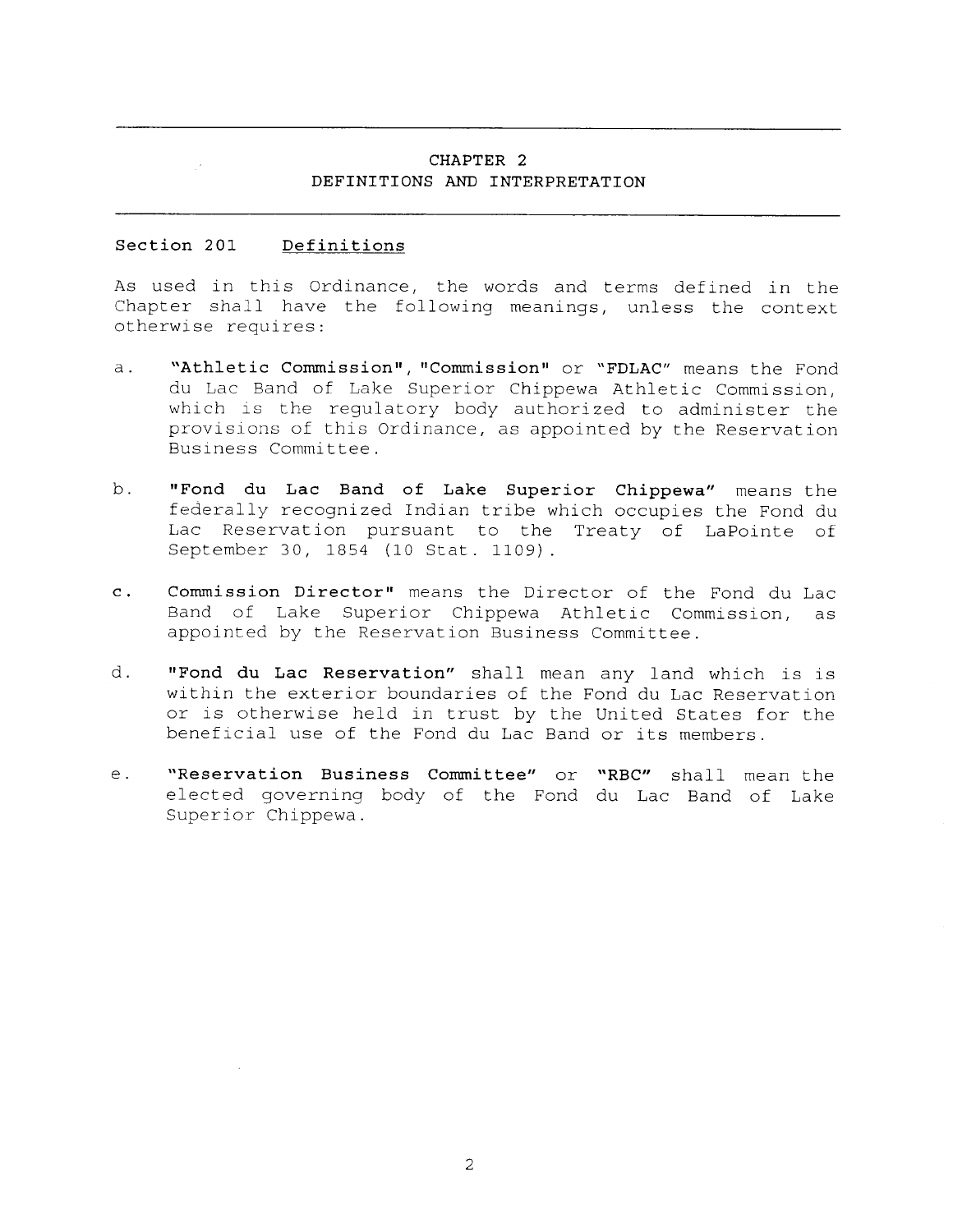### CHAPTER 3

## THE FOND DU LAC BAND OF LAKE SUPERIOR CHIPPEWA ATHLETIC COMMISSION

#### Section 301 Establishment and Jurisdiction

The Fond du Lac Band of Lake Superior Chippewa Athletic Commission (FDLAC) is hereby established, and shall exercise such authority as set forth under this Ordinance and FDL Ordinance #01/13. The FDLAC shall have and is hereby vested with the sole discretion, management, control and jurisdiction over all amateur and professional boxing, sparring, mixed martial arts (MMA) events, and over all licensing of any persons who participate in such activities, all gyms, clubs, training camps and other organizations that provide training facilities for persons preparing for participation in professional boxing, sparring or mixed martial arts (MMA) conducted on the Fond du Lac Reservation.

#### Section 302 Professional Boxing and Mixed Martial Arts

- a. This Ordinance and FDL Ordinance #01/13 shall constitute the entire amateur mixed martial arts (MMA) and professional athletic activity laws and regulations of the Fond du Lac Band. No amateur MMA or professional boxing, sparring, MMA or other professional athletic exhibitions shall be conducted on the Fond du Lac Reservation except in accordance with the provisions of this Ordinance and FDL Ordinance #01/13.
- b. The FDLAC may recommend such regulations and amendments to the Reservation Business Committee as it deems necessary and appropriate.

#### Section 303 Purpose of the FDLAC

- a. With the exception of subsection (b) below, the purpose of the FDLAC is to regulate, administer and oversee the conduct of amateur MMA and all professional athletic events held on the Fond du Lac Reservation, including professional boxing and MMA, for the purpose of promoting the health, safety and welfare of all persons engaged in such activities, and that of the general public. The FDLAC shall regulate such events through its Director.
- b. The FDLAC Director and at least two (2) Commission members shall be present at each place where amateur MMA or professional boxing, MMA or other professional athletic activities are to be held pursuant to the provisions of this Ordinance. If the Director is unable to attend such event for any other reason, the Commission members shall oversee the regulation of such event.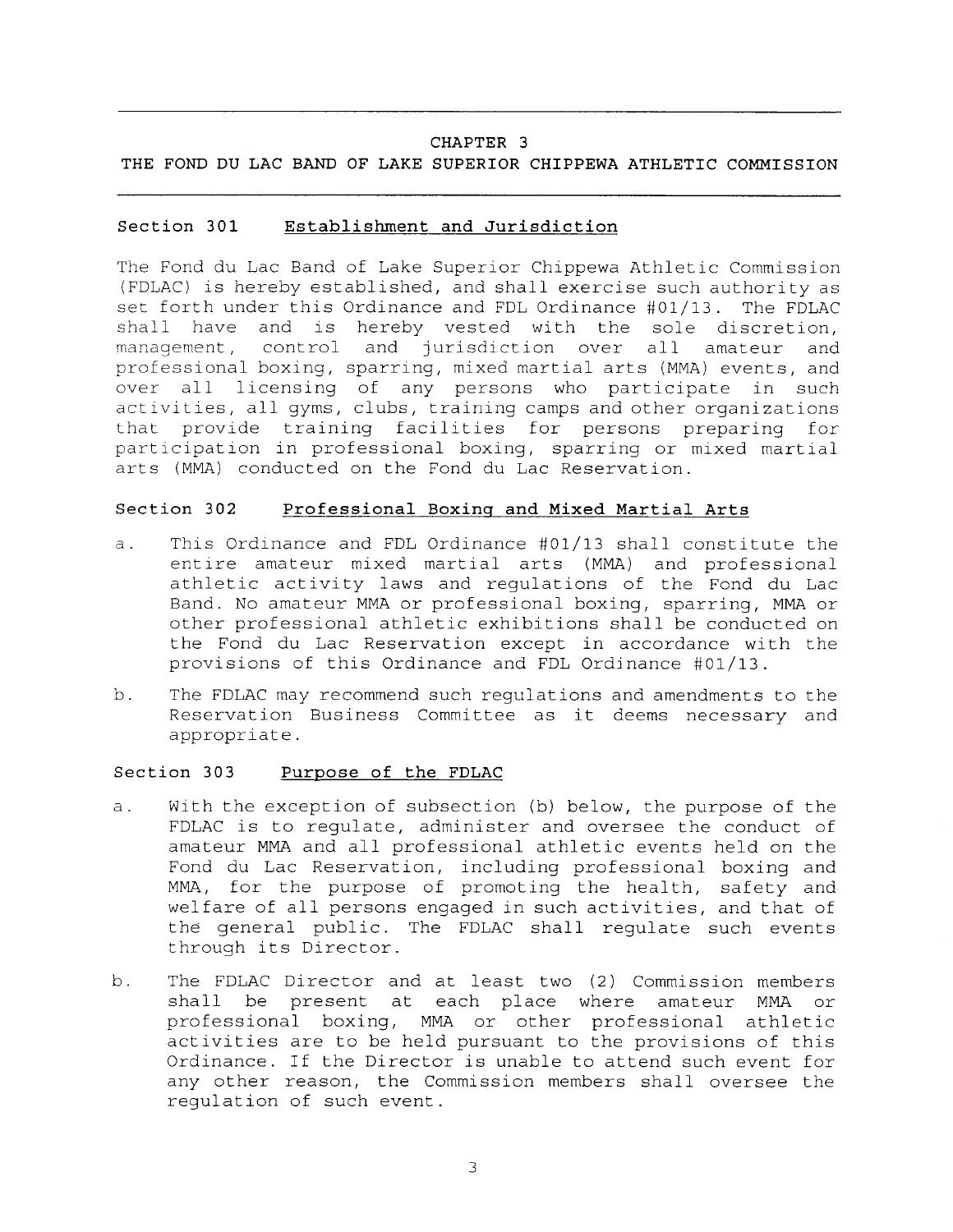c. The FDLAC shall establish such fees as are required under FDL Ordinance #01/13, and through its Director shall collect such fees, to be deposited and maintained in a segregated account. The FDLAC shall also be authorized to pay its expenses as authorized under Ordinance #01/13 and this Ordinance out of such account, and may request such additional funding as it requires from the Reservation Business Committee.

## **Section 304 Composition and Administrative Structure of the FDLAC**

- a. The FDLAC shall be comprised of five (5) members appointed by the Reservation Business Committee who meet the qualifications set forth under subsection (c). At least three of the members shall be members of the Fond du Lac Band, and there shall be at least one Commissioner from the Cloquet, Sawyer and Brookston districts. Commissioners shall serve for four year terms, except that two of the initial appointments shall be for two year terms in order to assure continuity of oversight. Until such time as Commissioners are appointed to the FDLAC, the members of the Reservation Business Committee shall serve as the FDLAC Commissioners.
- b. The Reservation Business Committee shall appoint a Director of the FDLAC who meet the qualifications set forth under subsection (c). The Director shall be subject to oversight by the FDLAC.
- c. The FDLAC Commissioners and Director must meet the following qualifications prior to their appointment:
	- 1. An appointee shall be of high moral character and integrity, who have a reputation for being honest, fair, objective, and recognized as possessing sound judgment.
	- 2. Each appointee shall be subject to a criminal history investigation prior to appointment. An appointee shall not have been convicted of a felony within ten (10) years of the date of his or her appointment. In addition, any appointee convicted of a felony during his or her term shall be automatically removed for such cause.
- d. The FDLAC shall have the following officers:
	- 1. A Chairperson, to be designated by the Reservation Business Committee, who shall preside over FDLAC meetings;
	- 2. A Vice-Chairperson, to be selected by majority vote of the FDLAC, who shall preside over FDLAC meetings in the absence of the Chairperson; and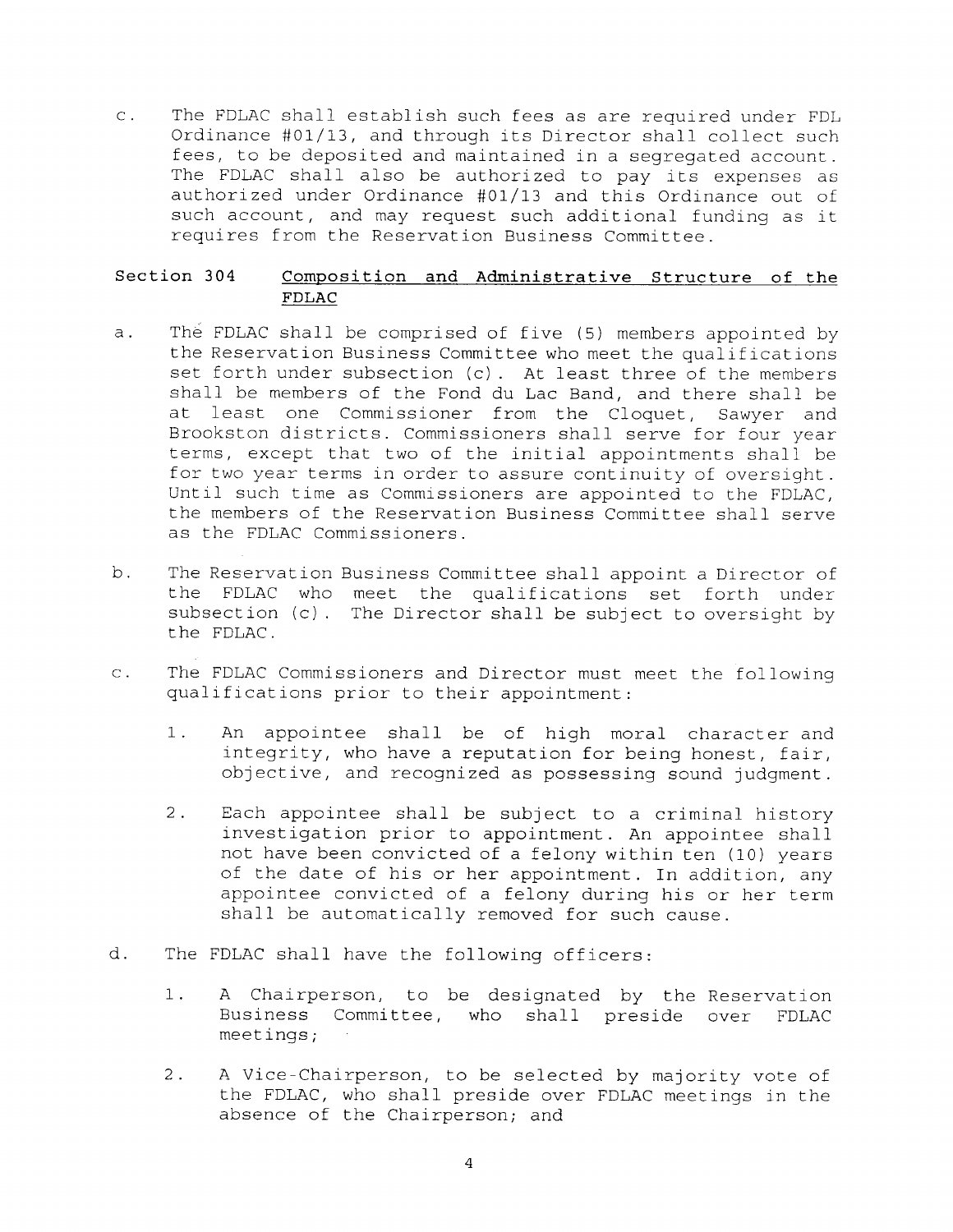- 3. A Secretary, to be selected by majority vote of the FDLAC, who shall record in writing the minutes of all FDLAC meetings and all official actions taken by the FDLAC. A copy of the FDLAC minutes shall be provided to the Reservation Business Committee.
- e. The FDLAC shall meet at least once a year and no more frequently than monthly. Commissioners shall be paid two hundred and fifty dollars (\$250.00) per meeting. Mileage and other travel expenses will be compensated on the same terms and conditions as applicable to Band employees.